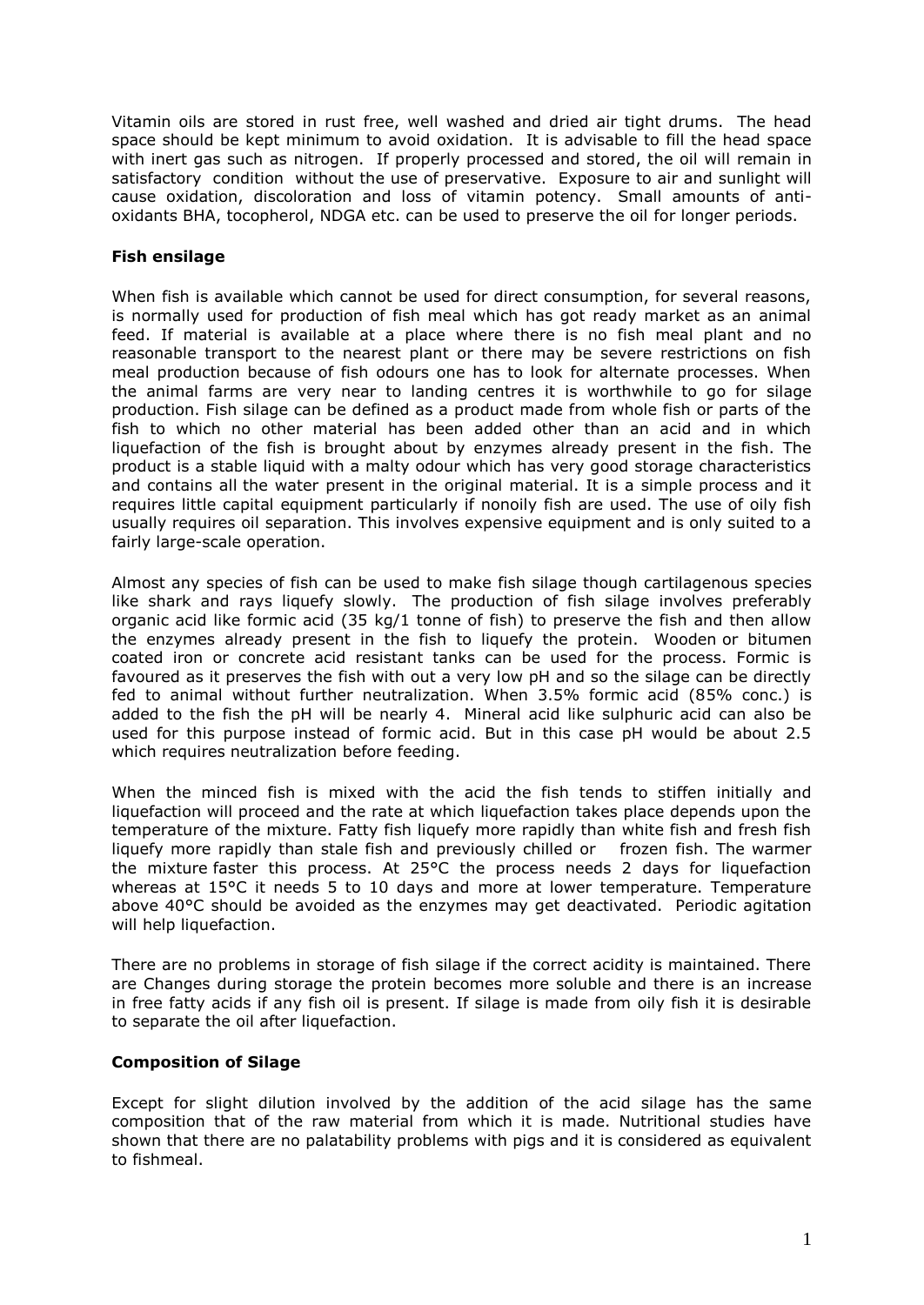There are some advantages and disadvantages for silage over fishmeal. In the case of silage the capital investment is significantly less and no skilled personnel is needed. But, in the case of silage the bulk is not reduced and so storage and transportation face problem. There is no considerable smell for silage in fact it is having a pleasant smell. Smell is a difficult problem in the manufacture of fishmeal. Marketing of fishmeal is well established, whereas silage is still not well known to the farmers. Recently silage production is considered to be the best method to address the problem of environmental production due to processing waste and underutilized by-catch.

There is an alternate method of production of silage by fermentation. The fish is mixed with a carbohydrate source like molasses and lactic acid is produced in the system to reduce the pH by introducing a lactic acid producing bacteria like Lacto basillus plantorum

# **Fish Protein Concentrate**

Fish protein concentrate (FPC) is any stable fish preparation, intended for human consumption, in which the protein is more concentrated than in the original fish. The idea of producing a fish protein concentrate is by no means new. However, it is only in the last twenty-five years that extensive endeavors have been made to produce fish protein concentrate. Fishmeal as produced throughout the world is very cheap potential FPC, but it is not intended for human consumption; it is used for making pig and poultry feeds for farming. Ordinary fishmeal is unsuitable for human consumption for three main reasons:

It is not normally made under sufficiently hygienic conditions to rule out the risk of occasional contamination by disease-causing bacteria.

It usually contains rancid fat, which destroys certain vitamins and may lower the nutritive value of the protein; a fishmeal diet might precipitate vitamin deficiency in poorly nourished people. Moreover, the flavour of the rancid fat is unacceptable in many societies, though not in all.

There is a slight risk that the rancid fat may have a cumulative toxic effect if consumed over a long period.

The first of these reasons is the most important; thus, fishmeal made under hygienic conditions is called FPC type C.

The Food and Agriculture Organization of the United Nations defines three types:

- Type A: a virtually odourless and tasteless powder having a maximum total fat content of 0.75 per cent.
- Type B: a powder having no specific limits as to odour of flavour, but definitely having a fishy flavour and a maximum fat content of 3 per cent.
- Type C: normal fishmeal produced under satisfactorily hygienic conditions.

## **Fish Hydrosylate**

This is also a liquefied fish product but it differs from silage. These are products produced by a process employing commercially available proteolytic enzymes for isolation of protein from fish waste. By selection of suitable enzymes and controlling the conditions the properties of the end product can be selected. Hydrosylate fluid application as milk replacer and food flavouring. Enzymes like papain, ficin, trypsin, bromelein, pancreatin are used for hydrolysis. The process consists of chopping,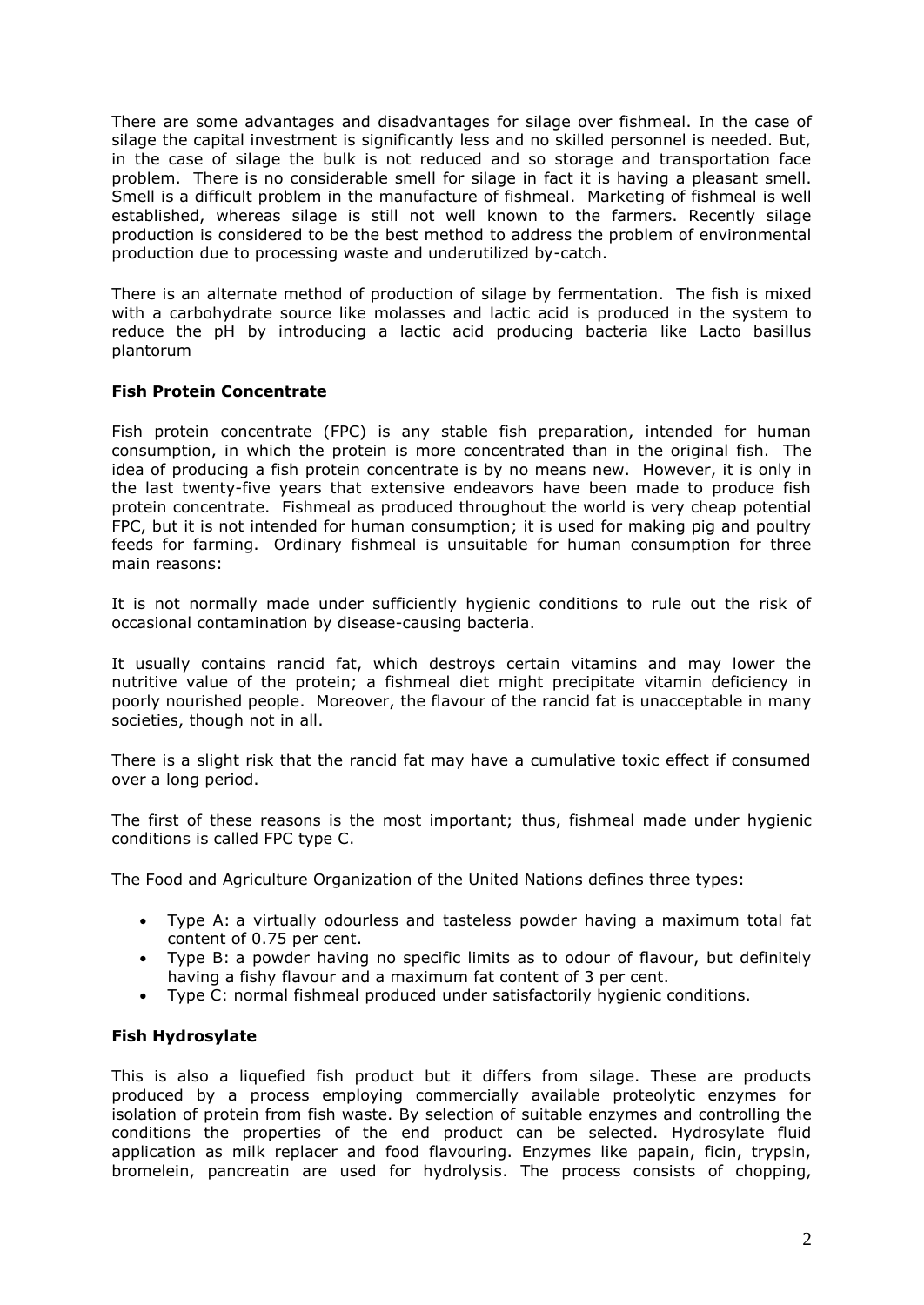mincing, cooking, cooling to the desired temperature, hydrolysis, sieving, pasteurizing the liquid, concentrating and drying (by vacuum or spray drying).

## **Fish maws and Isinglass**

The word isinglass is derived from the Dutch and German words which have the meaning sturgeon's air bladder or swimming bladders. Not all fish air bladder are suitable for isinglass production. The air bladder of deep-water hake is the most suitable for production of isinglass. In India air bladders of eel and cat fishes are used for the production of isinglass.

The air bladders are separated from the fish, and temporary preserved in salt during transport. On reaching the shore, they are split open, thoroughly washed and the outer membrane is removed by scraping and then air dried.

The cleaned, desalted, air dried and hardened swimming bladders (fish maws) are softened by immersing in chilled water for several hours. They are mechanically cut into small pieces and rolled or compressed between hollow iron rollers that are cooled by water and provided with a scraper for the removal of any adhering dried material. The rolling process converts the isinglass into thin strips or sheets of  $1/8$  to  $\frac{1}{4}$  "; thickness. There are processes for the production of isinglass in powder form.

Isinglass dissolves readily in most dilute acids or alkalis, but is insoluble in alcohol. In hot water isinglass swells uniformly producing opalescent jelly with fibrous structure in contrast to gelatin. It is used as a clarifying agent for beverages like wine, beer, vinegar etc. by enmeshing the suspended impurities in the fibrous structure of the swollen isinglass.

India exports dried fish maws, which form the raw material for the production of isinglass and such other products. Process have been developed to produce the finished products from fish maws.

## **Shark fins**

Shark fins are in great demand particularly among the Chinese, for making the ceremonial dish called shark fin soup. Dried shark fin is an item of export from India mostly to Singapore, Hongkong and the United Kingdom.

The commercial value of the fins depends on their colour, size, variety and quality. Depending on the quality and quantity of rays present in the fins they are broadly classified into two varieties, generally known as black and white. The black fins usually fetch a lower price than the white fins. Fins are generally marketed in dried form.

The preparation of shark fin does not require any elaborate treatment, but care is needed in cutting, trimming and drying operations.

Fins are cut from sharks of about 125 cm or more in length as soon as they are landed avoiding as much flesh as possible and are washed thoroughly in water after removing the adhering flesh. They are then dusted with salt in the ratio 1:10 (salt to fin), the cut portion being sprinkled liberally with salt. A little lime also is often sprinkled at the cut portion and the fins are set aside for 24 hours. They are then dried in sun after gently rinsing with clean water to remove solid salt and excess lime to a moisture content not more than 10%. The dry fins are graded according to the size and type of the fin.

ISI has laid down standard specification for dried shark fins.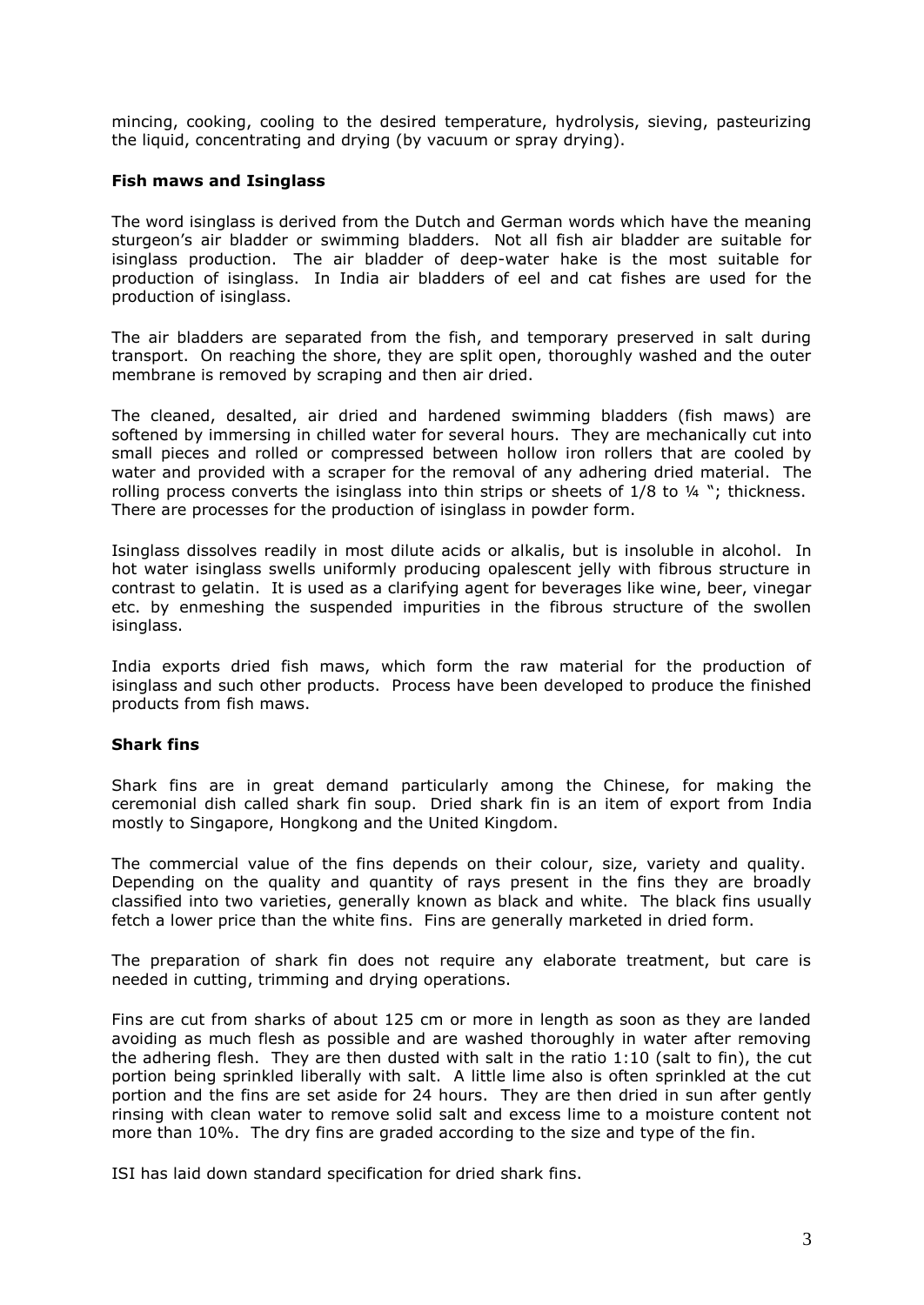# **Fin rays**

The dried fins are further processed, for the "rays". The process followed differs considerably from place to place and also depending on the quality and type of final product. The price of fin rays depends mainly on colour, length and thickness of individual strands, quantity of connective tissues and cartilage present, physical presentation etc. The product can be classified as semi-prepared skin off but otherwise retaining the shape, small individual strands made in the form of cake, individual strands, skin off but made into flaps by splitting at the middle along the cartilage.

The process of extracting good quality shark fin rays is simple and can be adopted even in small fishing villages by the fishermen.

Though both white and black varieties of fins contain rays the yield from the black variety is only about half of that from white varieties. There exists wide variation in the content of rays in the fins from different body parts, the caudal fins containing the least.

There is good scope of developing the industry for producing more sophisticated product of high unit value for export.

## **Shark skin leather**

Skins of fishes especially of shark, seal, porpoise, dolphin, skates and rays are suitable for conversion to leather particularly for manufacture of small novelties. Shark skin leather is a by product from shark fishery. The production process is essentially the same as that followed for making leather from animal hides, the principal constituent in fish skin also being collagen. The important variation is that the scale of shagreen is removed from fish skin while hair is removed from land animal skin. In the case of shark, the shagreen is removed by chemical process and not by scrapping which is a delicate operation. Vegetable tannages are generally used on shark and other fish skins. The tanning process has been worked out at CLRI at Madras. The skin from sharks can be peeled off or flayed carefully and preserved using salt before it is taken for tanning.

## **Shark Teeth and Bones**

Shark teeth and bones have become an export commodity in recent years. The teeth so far neglected and thrown away by the fishermen have now become a valuable item for export to countries like USA, UK, Canada, Australlia etc. in these countries, shark teeth are in very great demand for making fancy ornaments. Depending on the size and shape of the teeth the pierce also varies considerably. Teeth of at least 20 m m length are preferred. Among the various species, tiger shark teeth is in greater demand due to its more attractive shape and size.

The method of extracting the teeth is simple. From the shark head, the jaw portion with the teeth intact is out off separately and washed well in good clean water. After that, the jaws are boiled in dilute 2% sodium hydroxide for 5 min. when the muscle starts disintegrating. The teeth then become lose and can be easily removed. The jaws are taken out from the boiling alkali and put in cold water. The teeth are removed manually. After carefully cleaning the teeth in good water to remove all adhering dirt, blood etc. the teeth are put in hydrogen peroxide for some time for bleaching and thus to give an appealing appearance. The cleaned teeth are wiped dry and packed in polythene bags in suitable lots (unpublished).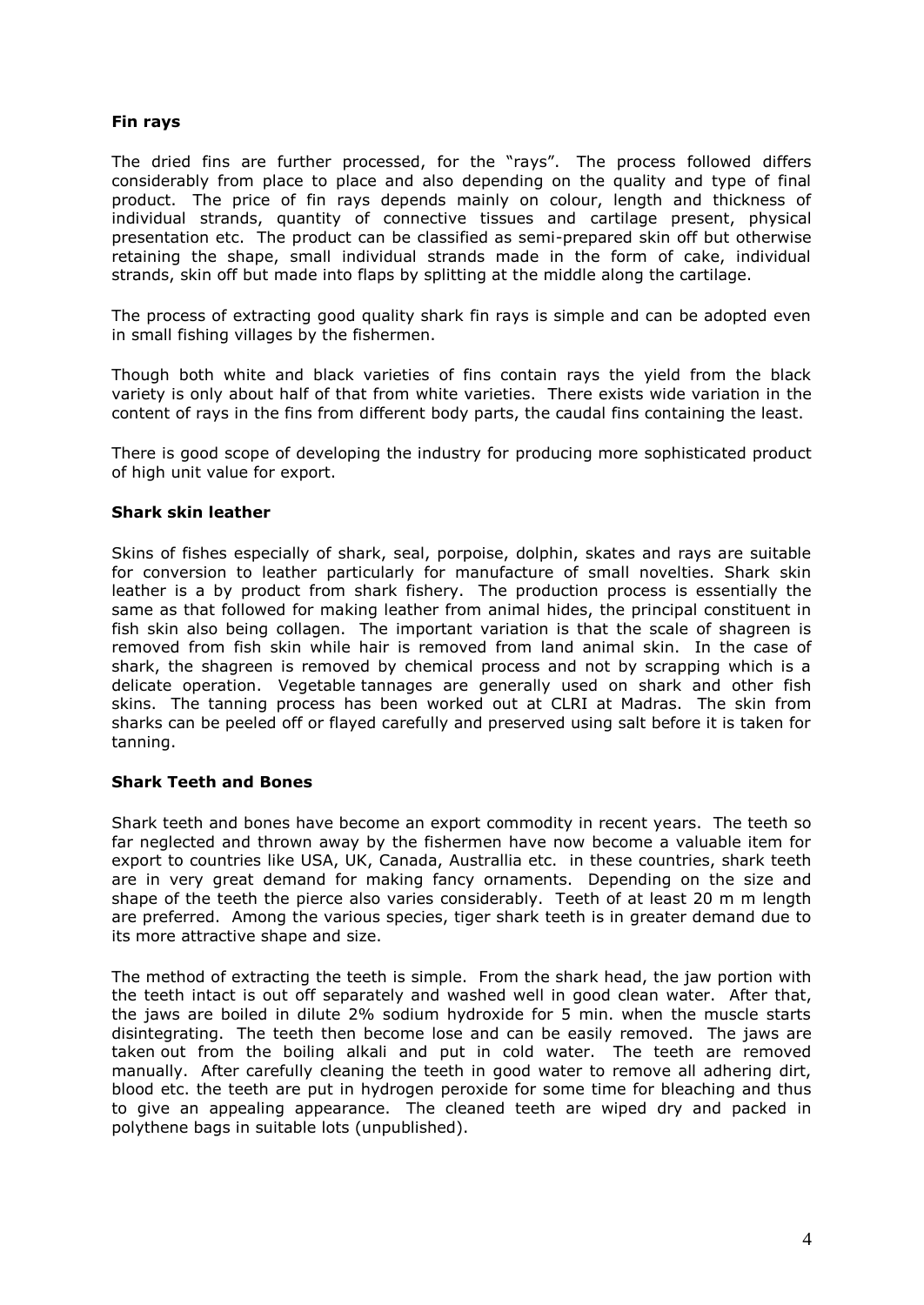## **Shark bones**

Shark bones are cleaned and processed for use as source of chondroitin sulphate which is used for treatment of arthritis and colon cancer.

# **Squalene**

Liver of certain species of deep-sea sharks, centriphorus sp. are rich in squalene, C3H50 which is being now used in cosmetics and medicine.

## **Pearl essence**

A lustrous substance is present in the epidermal layer and on the scales of most pelagic fishes, such as sardine and mackerel. The lustrous effect is due to the presence of an organic compound, guanine, (2-amaino, 6-oxypurin) a constituent of cell membrane.

The crystalline guanine can be extracted from the fish scales. The suspension of guanine crystals in a suitable solvent is called "Pearl essence". When the particles are deposited on the inside of hollow beads or outside of solid one, they produce an optical effect very similar to genuine pearls.

There is good demand for the product in countries like Japan.

# **Shrimp extract**

Prawn head and shell waste meant for the extraction of the protein and conversion to shrimp extract should be collected fresh and stored in ice to minimise spoilage. It should be collected fresh and stored in ice to minimise spoilage. It should be washed in potable water to remove all adhering dirt, sand and other extraneous matter. The protein is then extracted by boiling with 0.5% sodium hydroxide solution in water. The boiled mass is filtered through appropriate sieve to separate the residual shell. The filtrate is neutralised with hydrochloric acid initially, and with acetic acid towards the end to a pH 6.8 to 7.0. the neutralised filtrate is concentrated by boiling in an open stem jacketed kettle to a semi solid mass with a moisture content of about 35 to 45%.

The paste so prepared is generally known as shrimp extract. It contains on an average 40% moisture, 40% partialised hydrolysed protein and 10 minerals. The yield is about 20% of the fresh head and shell.

# **Chitin**

The residual shell waste obtained after extraction of the protein with hot 0.5% caustic soda may contain small amounts of protein. This is then removed by boiling with 3% caustic soda for a few minutes and filtering off the liquor. The residue will contain the minerals present in the shell apart from chitin. It should be washed free of alkali before going for dimineralisation. The dimeralisation is done by treatment with dil. hydrochloric acid at room temperature. Dry shell waste from which the protein is not to be collected for making shrimp extract can be demineralised before deporteinisation with 3% caustic soda. Dimeralisation reduces the volume of the shell considerably and therefore the deproteiniser can hold more material if the demineralisation is done initially.

## **Glucosamine Hydrochloride**

Chitin can be hydrolysed to glucosamine hydrochloride by adding concentrated hydrochloric acid and warming until the solution no longer gives opalascence on dilution